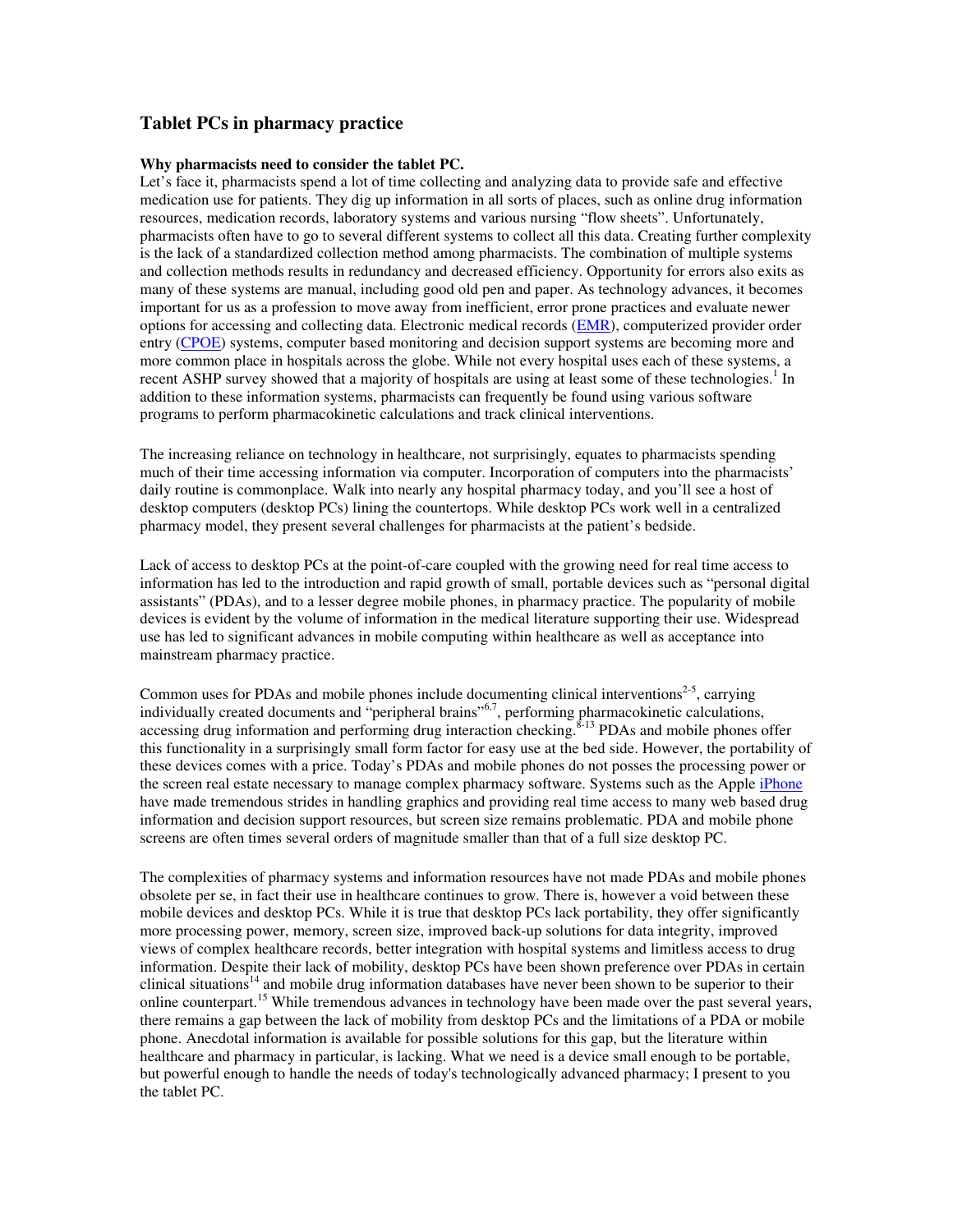## **Mobile PC options for pharmacists**

New technology is providing unparalleled opportunity for pharmacists desiring mobile computing solutions. Mobile phone platforms such as the iPhone are offering ever increasing access to patient information, while Ultra-Mobile PCs (UMPCs) remain a viable alternative as a highly mobile computing solution with hardware configurations and software rivaling some desktop PCs. UMPCs offer an attractive alternative to PDAs and mobile phones, but their limited screen size may ultimately make them unsuitable for pharmacist use. I could find no literature evaluating the use of UMPCs in healthcare.

Other options include:

**Laptop computers** (laptops) - Laptops provide many desirable qualities such as large monitors, keyboards, a built-in pointing device (mouse, a touchpad, also known as a trackpad, and/or a pointing stick), ample processing power and memory. The obvious negative to a laptop is their awkward shape making them difficult to hold while accessing patient information. Their portability is designed around access to a surface on which to work. Without sufficient real estate to place the laptop, their use as a mobile platform is significantly reduced.

**Netbooks** - Primarily designed for web browsing and e-mailing, netbooks are popular for accessing the internet and for remote access to web-based applications. Netbooks are similar to laptops in almost every way with one major exception; they are typically smaller with screen sizes in the 8 to 10 inch range. Newer netbooks like the Eee PC T91 even offer a convertible tablet pc form factor and touch screen interface. While these devices offer an attractively low price and are a valid alternative to laptops, their limited screen size and limited processing power remain a question mark.

**Tablet PCs** (tablets) – Tablet PCs are portable computers similar to laptops in many ways. They offer large color displays, processing power similar if not identical to that of a laptop, large amounts of storage and are much smaller and lighter than a desktop PC. The difference between a tablet and a laptop is in the tablet's unique form factor and pen driven interface similar to that of a PDA or mobile phone.

Tablet PCs can be grouped into two basic categories: slate and convertible. The slate tablet has no attached keyboard or mouse and closely resembles a paper notebook or clipboard. Data entry is performed via a tablet pen or voice, although a keyboard and mouse can be attached via a variety of ports. Slate tablets are often smaller, thinner and lighter than convertible tablet models. Examples of slate tablets include the LE1700 and Motion C5 and F5 from Motion Computing and the Sahara Slate i400 series by TabletKiosk.

Convertible tablets closely resemble a laptop with attached keyboard and navigation device. The lid may be rotated and folded down over the keyboard creating a form factor similar to a slate tablet. The convertible tablet PC may also be used as a traditional laptop with the lid in the upright position. The convertible tablet offers several advantages over the slate with its attached keyboard and navigation device providing flexible data entry. However, the addition of the keyboard and navigation device adds bulk to the device often making them heavier than the slate tablet. Anecdotally convertible tablets appear to be more popular than their slate counterparts. Convertible tablet PC examples include the Dell Latitude XT by Dell Computing and the ThinkPad X200 Tablet offered by Lenovo.

Common to both the slate and convertible tablets is the use of digitizing tablet technology (digital inking). Digital inking is made available through the use of a digitizer overlain on an LCD screen that creates an electromagnetic field. The motion of the digital pen on the screen is recorded via this field as a series of data points that are ultimately displayed and stored as pen strokes. The user sees visual confirmation of this on the screen as writing, allowing users to input data via the digital pen provided with the tablet. The end result is similar in look and feel to writing with traditional pen and paper. The digitized handwriting can be converted to standard text via handwriting recognition software or as sketches, drawings or notes making paper notes nearly obsolete. Annotating electronic documents such as those in the portable document format (PDF) is also possible. Handwriting recognition can be challenging, but practiced use can result in remarkable speed and accuracy during data entry.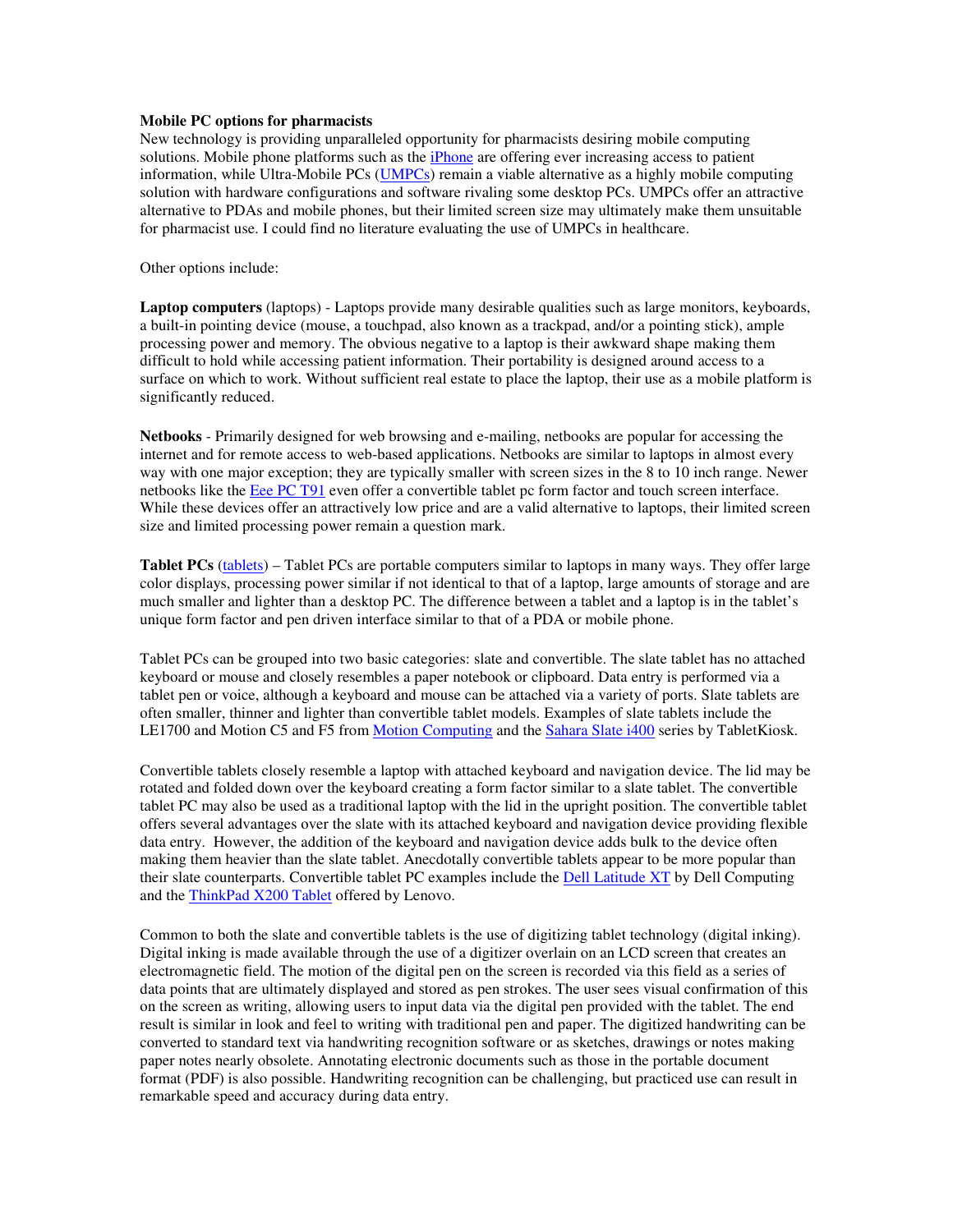The digital pen also acts as a navigation device similar to the stylus on a PDA or a mouse on a traditional desktop PC. The pens included with tablet PCs often have programmable buttons that are similar to the buttons on a typical desktop PC mouse. Applications may be accessed by tapping the pen on the screen, simulating a mouse click.

Tablet PCs are equipped with hardware configurations similar to that of desktop PCs making them capable of running hospital systems and office suite programs, such as Microsoft Office. The benefit of this is seen with user comfort and familiarity, creating less of a learning curve to the new device. They offer an ideal solution for the mobile pharmacist.

A great source of information for tablet PCs is TabletPCReview.com. They cover the latest trends in tablet PC use and manufacturing.

## **Tablet PC use among pharmacists**

While there is much anecdotal evidence for the popularity of tablet PCs among healthcare professionals, the medical literature supporting their use in healthcare is limited. This is especially true for pharmacy. An article by McCreadie and McGregory described the implementation of tablet PCs into the workflow of six clinical pharmacists.<sup>16</sup> Of the six pharmacists in the article only two made a complete switch from a manual system to an electronic record keeping system on the tablet PC, and one pharmacist found the tablet PC actually decreased efficiency. Obviously this is a small sampling, but typical of pharmacists feelings toward tablet PC use in general. Not all pharmacists are open to the idea of new technology, especially newer technology like tablet PCs.

When forced to make a decision, pharmacists have chosen the tablet PC over other options. Krough, et al. compared a "computer on wheels" (COW) to a tablet PC for clinical documentation.<sup>17</sup> Eight pharmacists participated in the survey. As expected the pharmacists in the study preferred the tablet PC to the COW, however pharmacists on advanced services like the transplant unit continued to maintain a manual documentation system even though they felt the tablet PC was beneficial. Unlike the study by McCreadie and McGregory, this group lacked an integrated electronic medical record (EMR), resulting in a significant amount of free-text input into their tablet PC. An integrated EMR may have altered these results. Unfortunately, no study exists in which to make the comparison.

Our department has integrated tablet PCs into key areas of the hospital where there is a strong pharmacy presence, specifically the intensive care units. Initial response from end users has been positive. Most activity revolves around accessing laboratory values and patient medication records while on rounds. The ICU pharmacists were given a Motion C5 tablet (slate style) for six weeks followed by a Compaq TravelMate C300 series tablet (convertible style) for six weeks. No preference for one model over the other was given as one pharmacist preferred the convertible and the other preferred the slate. We have since purchased a Dell Latitude XT tablet PC which has also received positive feedback. Based on feedback and continued use, we are planning to implement tablet PCs on other units including pediatrics, oncology and general medicine later this year.

### **Barriers**

It is unclear why tablet PCs have not been widely adopted into pharmacy practice. Healthcare as a whole appears to be interest in mobile computing as is evident by the explosion of literature investigating their use. Unfortunately the healthcare industry has been hesitant to adopt new technology as quickly as other markets. The ASHP national survey on informatics reinforced this idea as some hospital pharmacy departments continue to struggle with the implementation of basic technologies such as pharmacy computer systems, intervention tracking and integration with other hospital systems.<sup>1</sup>

The inability to see the benefit offered by tablet PCs clearly limits their utility in pharmacy practice. The mobile pharmacist is no longer tied to a single location, instead performing patient centered and cost saving interventions at the bedside. However, a recent survey of 700 hospital chief information officers (CIOs) showed that only 29% felt that point-of-care data collection was important. Over 50% of those same CIOs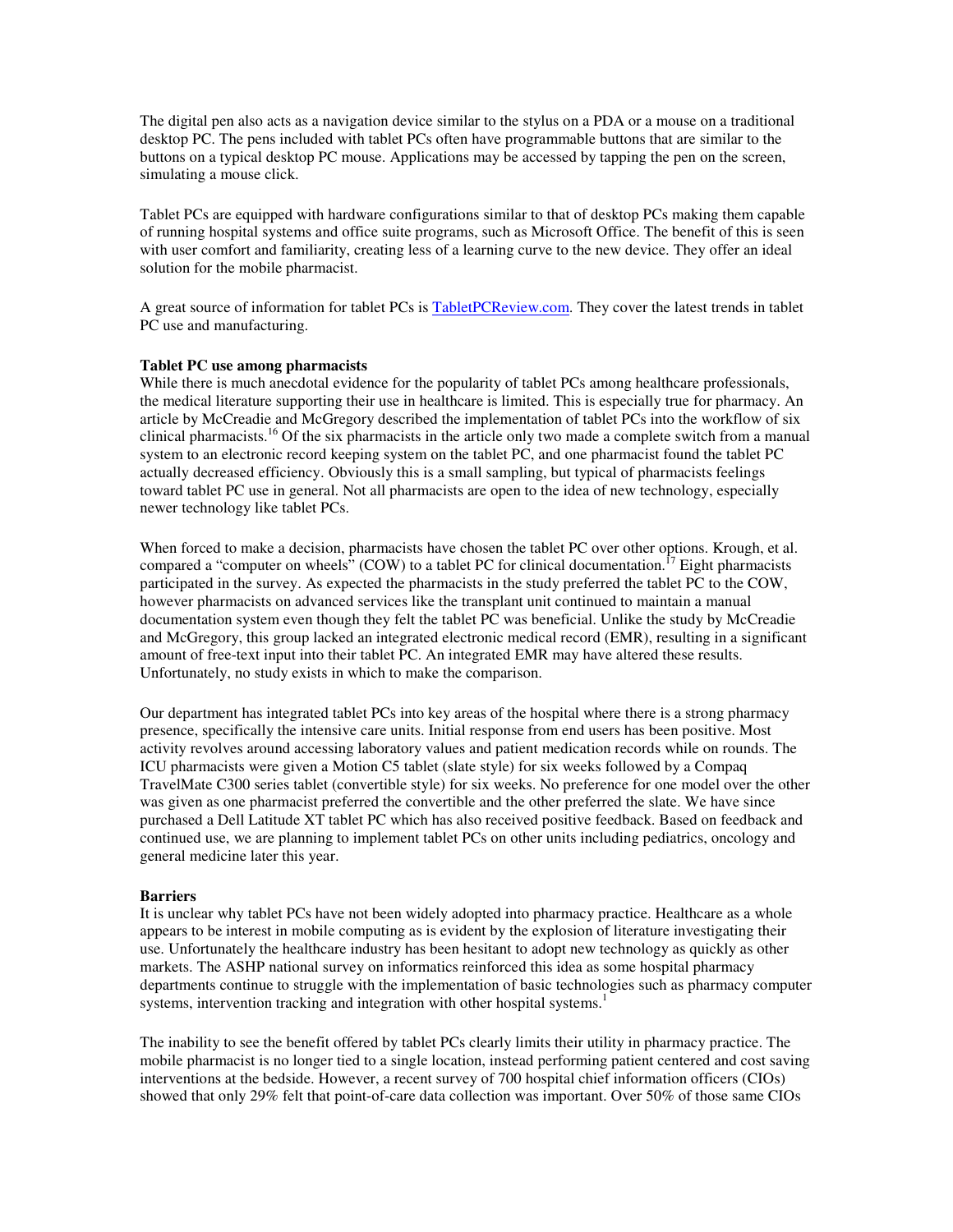believed that patient safety was a priority. Obviously these CIOs fail to equate pharmacists at the point-ofcare with patient safety. Literature clearly establishes the benefit of pharmacists at the bedside<sup>18-21</sup> as well as the roll of technology in improving efficiency and patient safety.<sup>22,23</sup>

Other barriers include:

- Lack of interest for tablet PCs when compared to other mobile devices This may not be the case for long as tablet PC popularity has increased dramatically over the past few years. $^{24}$
- Lack of capital necessary for tablet PC implementation.
- Lack of solid wireless infrastructure in healthcare facilities.
- Availability of newer technologies.
- Lack of knowledge for support resources
- Technology naïve pharmacists
- Fear of change.

Some of the barriers to tablet PC implementation can be easily handled via education and various changes to the tablet, making it easier to use. Other barriers, however will require more effort and involvement of the pharmacy director and CIO. With that said, none of the barriers to implementation are large enough on their own to prevent further investigation by pharmacy departments.

It's clear that technology can bring a positive impact to pharmacy practice. What is not clear however is whether tablet PCs will be a stop-gap or a permanent solution for the mobile pharmacist. The evaluation and implementation of tablet PCs into pharmacy workflow is a daunting task and several questions must be answered and barriers addressed prior to moving forward. I believe it's worth the effort as the tablet PC offers unparalleled access to patient data and drug information resources in a mobile platform. It is clearly a tool worth further investigation.

## **References**

- 1. Pedersen CA, Gumpper KF. ASHP national survey on informatics: Assessment of the adoption and use of pharmacy informatics in U.S. hospitals--2007. Am J Health Syst Pharm. 2008;65(23):2244-2264.
- 2. Bosinski T, Campbell L, Schwartz S. Using a personal digital assistant to document pharmacotherapuetic interventions. Am J Health Syst Pharm. 2004;61(9):921-934.
- 3. Clark J, Klauck J. Recording pharmacists' interventions with a personal digital assistant. Am J Health Syst Pharm. 2003;60(17):1772-4.
- 4. Ford S, Illich S, Smith L, Franklin A. Implementing personal digital assistant documentation of pharmacist interventions in a military treatment facility. J Am Pharm Assoc. 2006;46(5):589-593.
- 5. Fox BI, Felkey BG, Bruce A Berger, Krueger KP, Rainer RK. Use of personal digital assistants for documentation of pharmacists' interventions: A literature review. Am J Health Syst Pharm. 2007;64(14):1516-1525.
- 6. Felkey BG, Fox BI. Pharmacist PDA document managment considerations. Hosp Pharm. 2008;43(6):518-519.
- 7. Felkey BG, Fox BI. Creating the digital peripheral brain. Hosp Pharm. 2002;37(11):1222-1224.
- 8. Honeybourne C, Sutton S, Ward L. Knowledge in the Palm of your hands: PDAs in the clinical setting. Health Info Libr J. 2006;23(1):51-9.
- 9. Galt K, Rule A, Houghton B, Young D, Remington G. Personal digital assistant-based drug information sources: potential to improve medication safety. J Med Libr Assoc. 2005;93(2):229- 36.
- 10. Clauson K, Seamon M, Clauson A, Van T. Evaluation of drug information databases for personal digital assistants. Am J Health Syst Pharm. 2004;61(10):1015-24.
- 11. Perkins N, Murphy J, Malone D, Armstrong E. Performance of drug-drug interaction software for personal digital assistants. Ann Pharmacother. 2006;40(5):850-855.
- 12. Robinson RL, Burk MS. Identification of drug-drug interactions with personal digital assistantbased software. Am J Med. 2004;116(5):357-8.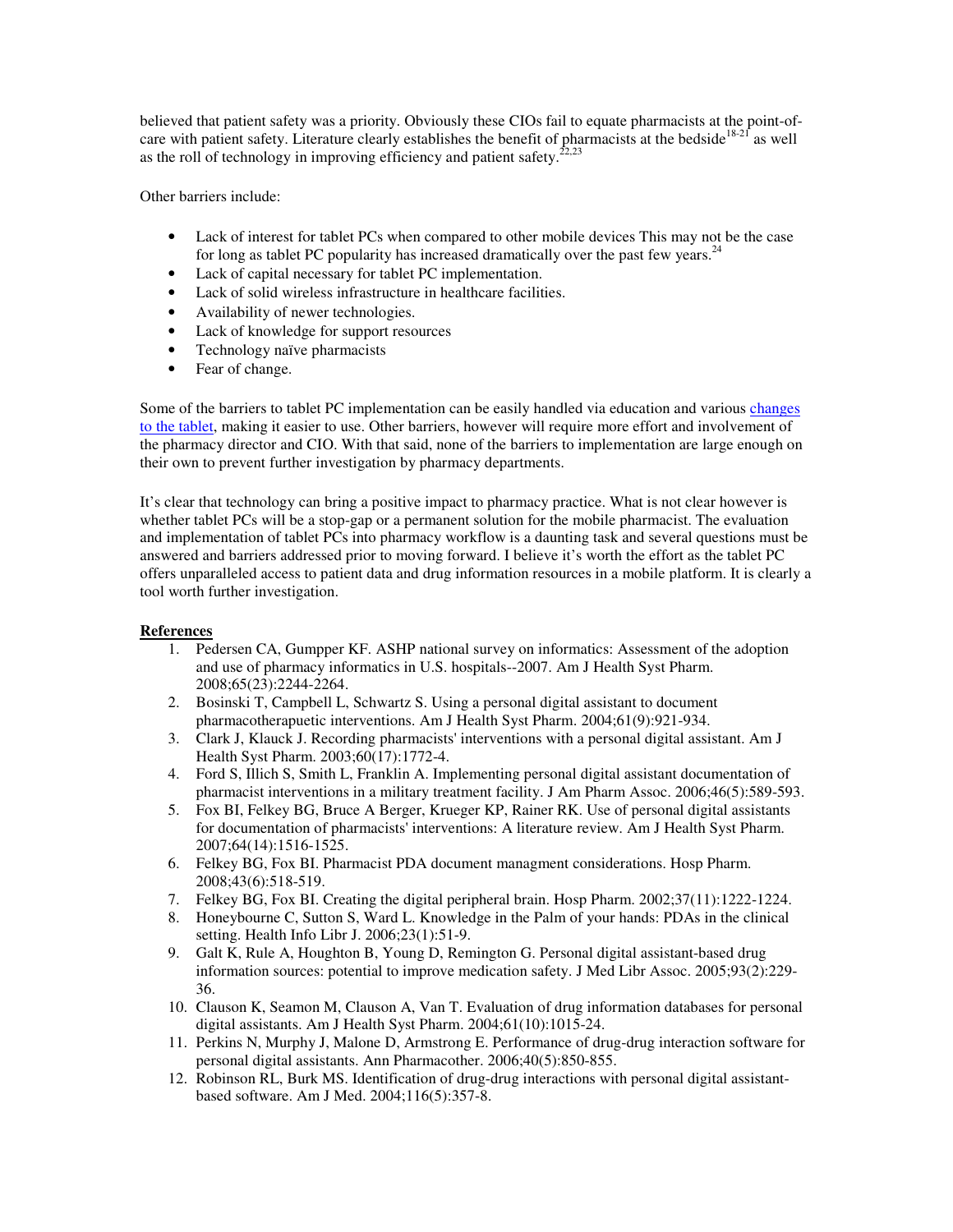- 13. Barrons R. Evaluation of personal digital assistant software for drug interactions. Am J Health Syst Pharm. 2004;61(4):380-5.
- 14. Chang P, Tzeng Y, Wu S-, Sang Y, Chen S. Development and Comparison of User Acceptance of Advanced Comprehensive Triage PDA Support System with a Traditional Terminal Alternative System. AMIA Annu Symp Proc. . 2003;2003:140–144.
- 15. Clauson KA, Polen HH, Marsh WA. Clinical decision support tools: Performance of personal digital assistant versus online drug information databases. Pharmacotherapy. 2007;27(12):1651- 1658.
- 16. McCreadie S, McGregory M. Experiences incorporating Tablet PCcs into clinical pharmacists' workflow. *J Healthc Inf Manag*. 2005;19(4):32-7.
- 17. Krogh PR, Rough S, Thomley S. Comparison of two personal-computer-based mobile devices to support pharmacists' clinical documentation. Am J Health Syst Pharm. 2008;65(2):154-7.
- 18. Fairbanks RJ, Hildebrand JM, Kolstee KE, Schneider SM, Shah MN. Medical and nursing staff highly value clinical pharmacists in the emergency department. Emerg Med J. 2007;24(10):716-718.
- 19. Kaushal R, Bates DW, Abramson EL, Soukup JR, Goldmann DA. Unit-based clinical pharmacists' prevention of serious medication errors in pediatric inpatients. Am J Health Syst Pharm. 2008;65(13):1254-1260.
- 20. Leape LL, Bates DW, Cullen DJ, et al. Systems analysis of adverse drug events. ADE Prevention Study Group. JAMA. 1995;274(1):35-43.
- 21. Murray MD, Ritchey ME, Wu J, Tu W. Effect of a Pharmacist on Adverse Drug Events and Medication Errors in Outpatients With Cardiovascular Disease. Arch Intern Med. 2009;169(8):757-763.
- 22. Ammenwerth E, Schnell-Inderst P, Machan C, Siebert U. The Effect of Electronic Prescribing on Medication Errors and Adverse Drug Events: A Systematic Review. J Am Med Inform Assoc. 2008;15(5):585-600.
- 23. Amarasingham R, Plantinga L, Diener-West M, Gaskin DJ, Powe NR. Clinical information technologies and inpatient outcomes: a multiple hospital study. Arch Intern Med. 2009;169(2):108-14.
- 24. Strom D. Time to talk about tablet PCs? Tech Analysis-Channel Insider. 2008. Available at: http://www.channelinsider.com/c/a/Tech-Analysis/Time-to-Talk-About-Tablet-PCs/ [Accessed January 13, 2009]